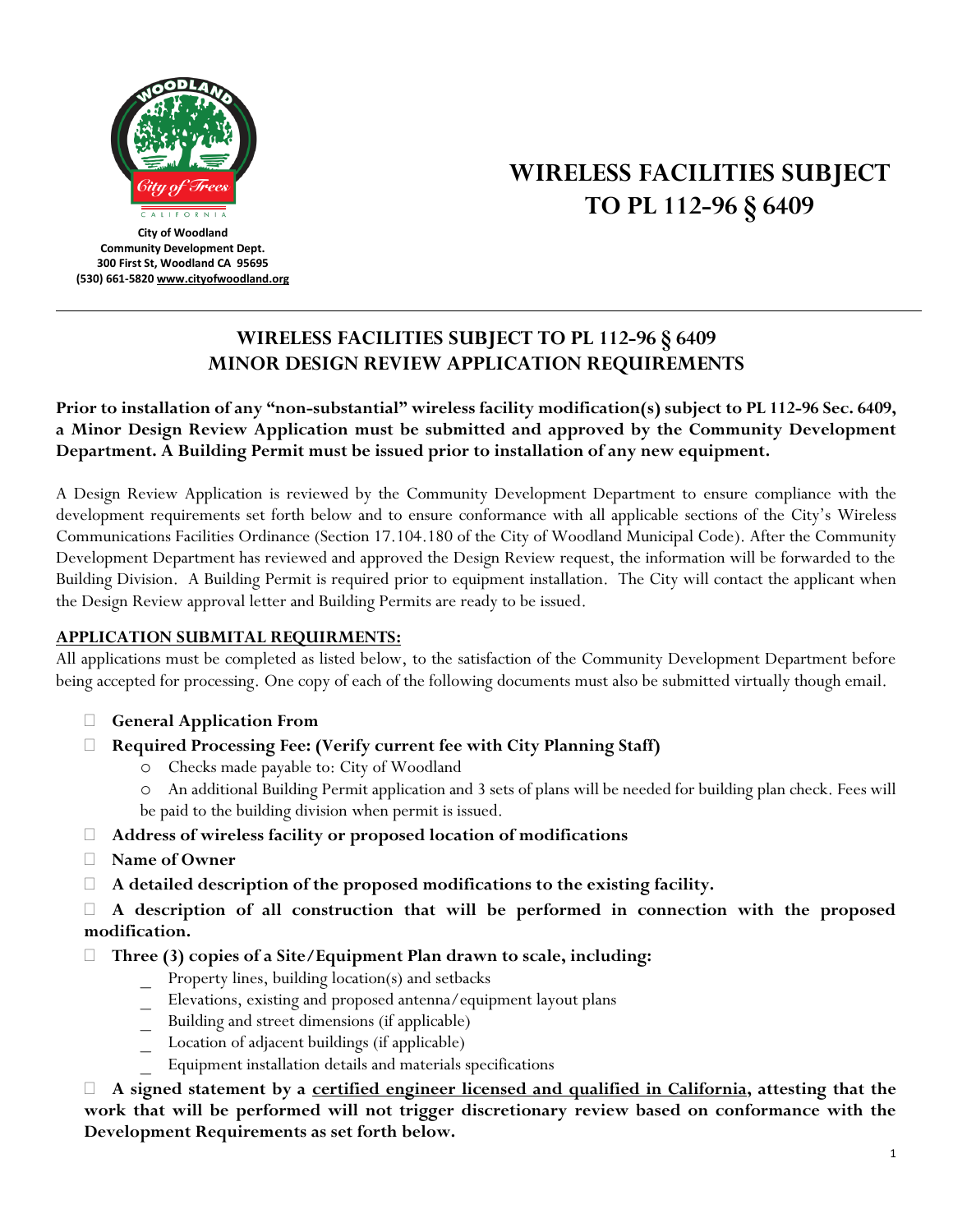**A photograph or description of the wireless tower or base station as originally constructed, if available, and a photograph of the existing wireless tower or base station, and a graphic depiction of the wireless tower or base station after modification, showing all relevant dimensions.**

#### **DEVELOPMENT REQUIREMENTS**

#### **Facilities specifically exempted under federal or state law including work subject to PL 112-96, § 6409, as follows:**

- The modification of an existing wireless tower or base station for the co-location of new transmission equipment or removal or replacement of existing transmission equipment, provided that such modification does not substantially change the physical dimensions of such tower or base station from the dimensions approved as part of the existing use permit for such tower or base station.
- For purposes of this subsection, "substantially change the physical dimensions" means any of the following, and refers to a single change, or a series of changes over time (whether made by the same or different entities) viewed against the initial approval for the tower or base station that cumulatively have any of the effects described below:
	- Changing any physical dimension of the wireless tower or base station in a manner that creates a safety hazard, whether from wind loading, stress on the wireless tower, or in any other manner.
	- Changing the physical dimension of a stealthed wireless tower, where the changes would be inconsistent with the design of the stealthed wireless tower, or make the wireless tower more visible.
	- Changing the physical dimensions would require work that would intrude upon the public right-of-way, or any environmentally sensitive area.
	- Increasing by more than 10% any of the following: the height or width in any direction of the wireless tower, or the area required for structures required to support the wireless tower, such as guy wires as approved and constructed through the discretionary permit process; provided that in no event shall the height exceed the maximum height permitted under the city's regulations.
	- Increasing by more than 10% any of: the height or area encompassed within any structure or object enclosing the wireless tower, such as a fence or line of bushes.
	- Increasing any of an existing antenna array's depth, circumference or horizontal radius from the wireless tower in any direction by more than 10%.
	- Adding more than two antenna arrays to an existing wireless tower, or adding antenna arrays that, if the array were an existing array, would be of such depth, circumference or radius as to fall outside of paragraph (f), unless such arrays were approved under subsection  $(b)(3)(A)$  or  $(E)$ .
	- The mounting of the new or replacement transmission equipment would involve installing new equipment cabinet(s) not permitted under the initial approval and that will not fit within the existing enclosure for the wireless tower or base station or would require installation of a new cabinet or enclosure, excluding new equipment and cabinets that will be installed underground.

*Nothing in this section prevents the city from imposing such other conditions on the grant of the permit consistent with obligations imposed with respect to the initial installation or with respect to facilities similar to those proposed by application. Any facility installed under this subsection shall require a development permit.*